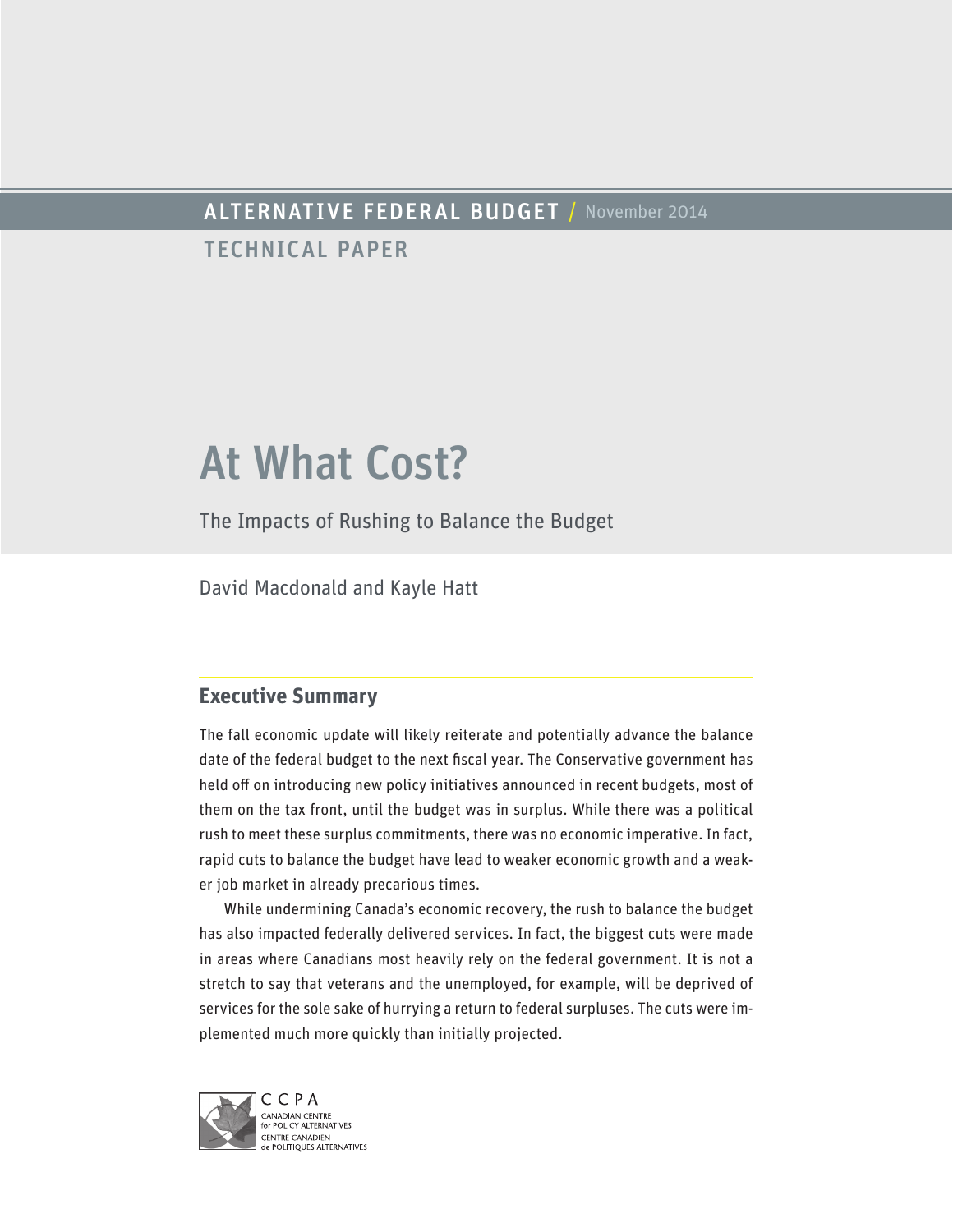This report overviews the extent of federal government cuts and provides tangible examples of how these cuts have negatively impacted important public services. Given that the government has not been forthcoming about which programs have been cut and to what extent, this report examines spending and staff cuts as a proxy for service impacts.

This is not intended to be a comprehensive accounting of all service and program cuts; the full effects of the government's austerity measures will not be known for years. However, the examples provided in this report help debunk some of the central myths used to sell the cuts, namely that they will be small, short-lived, and will have no noticeable impact on quality of services. On the contrary, we find the following:

- *Federal cuts have not been small.* Canada did not announce large cuts all at once but instituted them on top of each other, over successive budgets, and pushed into the future. The cumulative effect of these cuts by 2015–16 will be \$14.5 billion a year.
- *Federal cuts will not stop at the end of 2014*. Just because the budget is balanced it does not mean the cuts have stopped. In fact, cuts will continue for another two years after the budget is balanced. Furthermore, there is no plan to reverse the cuts now that the budget is balanced. The cuts to government services are permanent.
- *Federal cuts have not left frontline services untouched.* Despite promises the cuts would be concentrated on the "back office,<sup>1</sup>" there has been a definite effect on services. The three program areas examined in detail in this report are cuts to Veterans Affairs, the Employment Insurance helpline, and food inspection, but the impacts of austerity are broader.

#### **Fiscal Measures: The Cuts Have Been Significant**

The first budget cuts were announced in the 2010 federal budget and they were modest compared to the eventual result. In subsequent budgets and fall economic updates, sometimes called mini-budgets by the media, additional cuts were stacked on top of these initial cuts. Since each additional round of cuts pushed more cuts onto future budgets, the stacking effect is substantial.

Each department maintains a baseline of spending that broadly attempts to maintain service levels adjusting for population changes and inflation. "Cuts" represent downward revisions to that baseline. In those circumstances, a budget freeze counts as a cut, since it will reduce the inflation-adjusted and population-adjusted service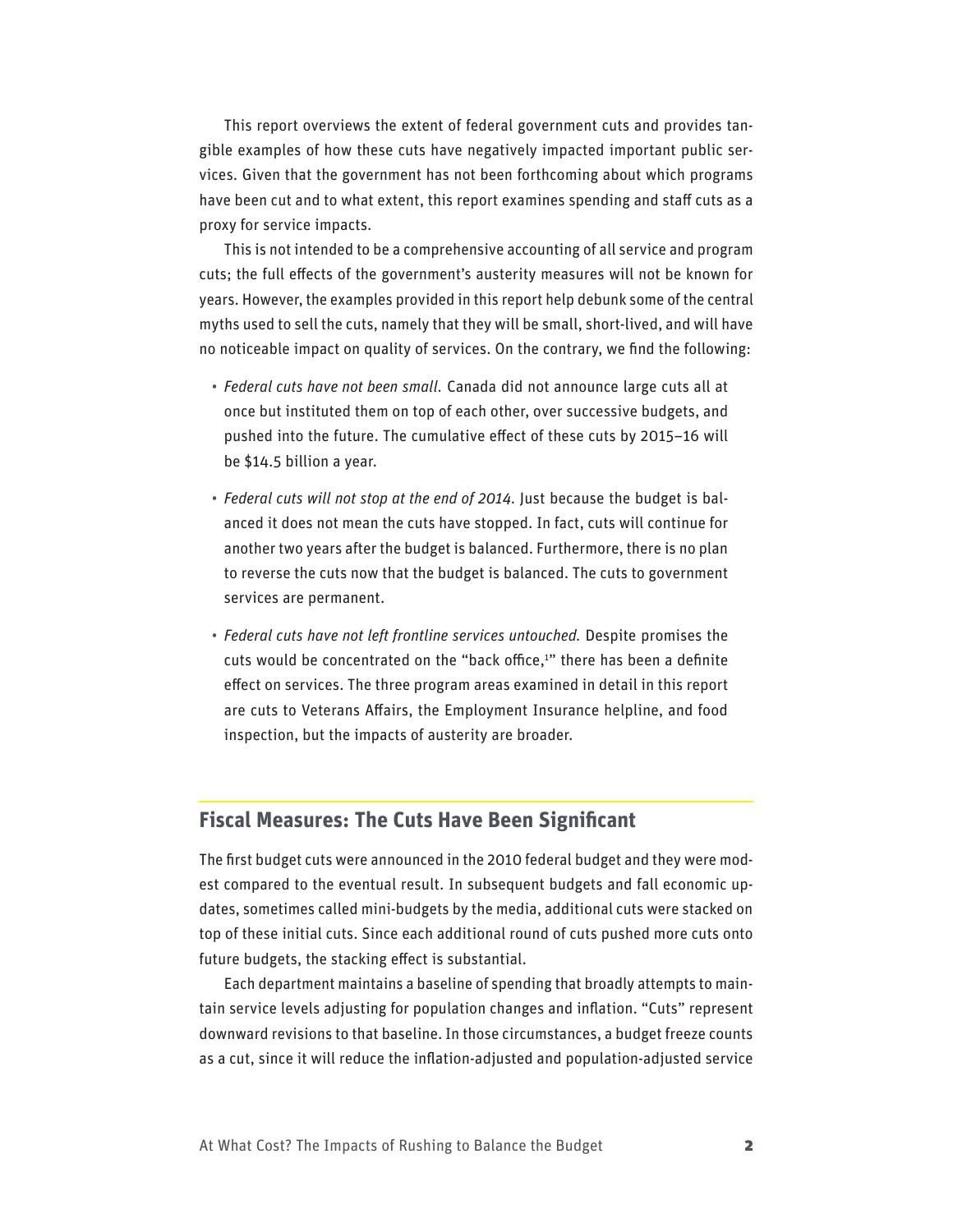

#### **FIGURE 1** Cumulative Federal Budget Cuts



levels. In other words, Canada's population still increases and inflation eats away at the value of the budget when it is frozen. Affected government departments can provide less service than they could the year before.

There have been \$13.9 billion in cuts applied to the 2014–15 budget year. Next year, that will rise to \$14.5 billion per year in cumulative cuts, which will continue indefinitely at roughly that level.<sup>2</sup> If these cuts had not occurred, the expected government surpluses would be substantially smaller and start much further into the future.

These cuts were announced in small batches, the largest single announcement amounting to only 40% of the eventual total reduction. As such, the aggregate impact was harder to evaluate. The reality is that these cuts, in combination, have not been modest.

In addition, there was no central plan for how these cuts would be implemented. That is, a list of programs to be cut or scaled back was never provided; the task was given to individual government departments to carry out. One result of this approach is that the programs being cut cannot be accessed in a comprehensive way. Inferences must be made about what services are impacted based on changing expenditures and staffing levels. It may be years before a full accounting is available.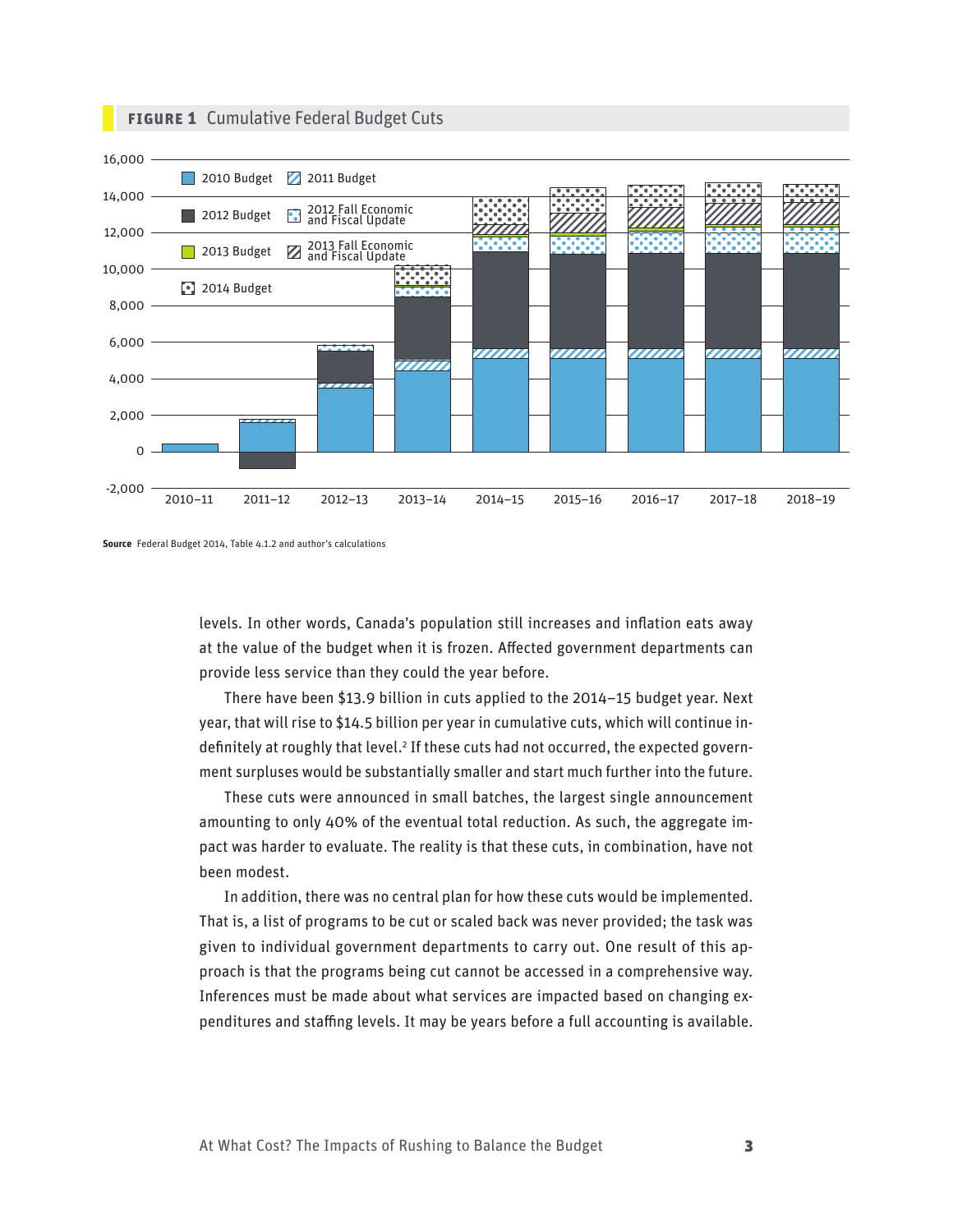# **The Extent of Public Service Cuts**

Over the last five years, the Government of Canada introduced successive rounds of cost cutting as part of a federal austerity program. Through a combination of spending freezes, budget reductions and program eliminations, the government has inflicted major cuts in public services in order to reach a budgetary surplus sooner than necessary. However, the federal government has been less than forthcoming with details about the impacts of their budget cuts.

In 2013, the Canadian Centre for Policy Alternatives published a report, *The Fog Finally Clears: The Job Impact of Federal Austerity,* that provided a comprehensive analysis of public service cuts on a departmental level.<sup>3</sup> In general, the cuts hit vulnerable Canadians (e.g. veterans, recipients of employment insurance, Aboriginal Canadians), labour market and statistical data services (e.g. Statistics Canada, the Department of Human Resources and Skills Development Canada), regulatory capacity (e.g. food inspection, environmental assessments), tax collection and defence. Others analysts, including the Parliamentary Budget Officer, have looked at the effects of government austerity and particularly the lack of disclosure on the operational impacts of those cuts.4

From March 2012 to March 2016, the total reduction in federal government employment, as reported by individual departments, will be 28,600 full-time positions. Total federal public service employment will fall from 376,000 to 347,500 full-time equivalents (FTEs) over a five-year period starting in 2012. This means that by 2016, the total number of people working for the federal government will have fallen by 8%, which is significantly higher than the 4.8% figure reported in Budget 2012.<sup>5</sup>

However, the cuts in employment appear to have been implemented much more rapidly than predicted and affect more people. Between July 2011 and July 2014, there are 36,900 fewer people working at the federal government.<sup>6,7</sup>

The top departmental cuts by FTE reduction and by proportional decrease are shown below in *Figure 3*. 8

Statistics Canada and HRSDC (now the Department of Employment and Social Development Canada) were both hit hard by cuts and made the top five list for both the highest absolute cuts and the highest proportional cuts.

In absolute terms HRSDC/ESDC will experience the largest loss of FTE positions, totalling 5,716 by 2016. Although it is a large department, this cut will nonetheless reduce total workforce by almost one-quarter. On a program level, the largest cut at HRSDC/ESDC in absolute terms is to Citizen-Centered Service. The frontline program, which helps Canadians access government services, including Employment Insurance, will lose 2,100 employees by 2016.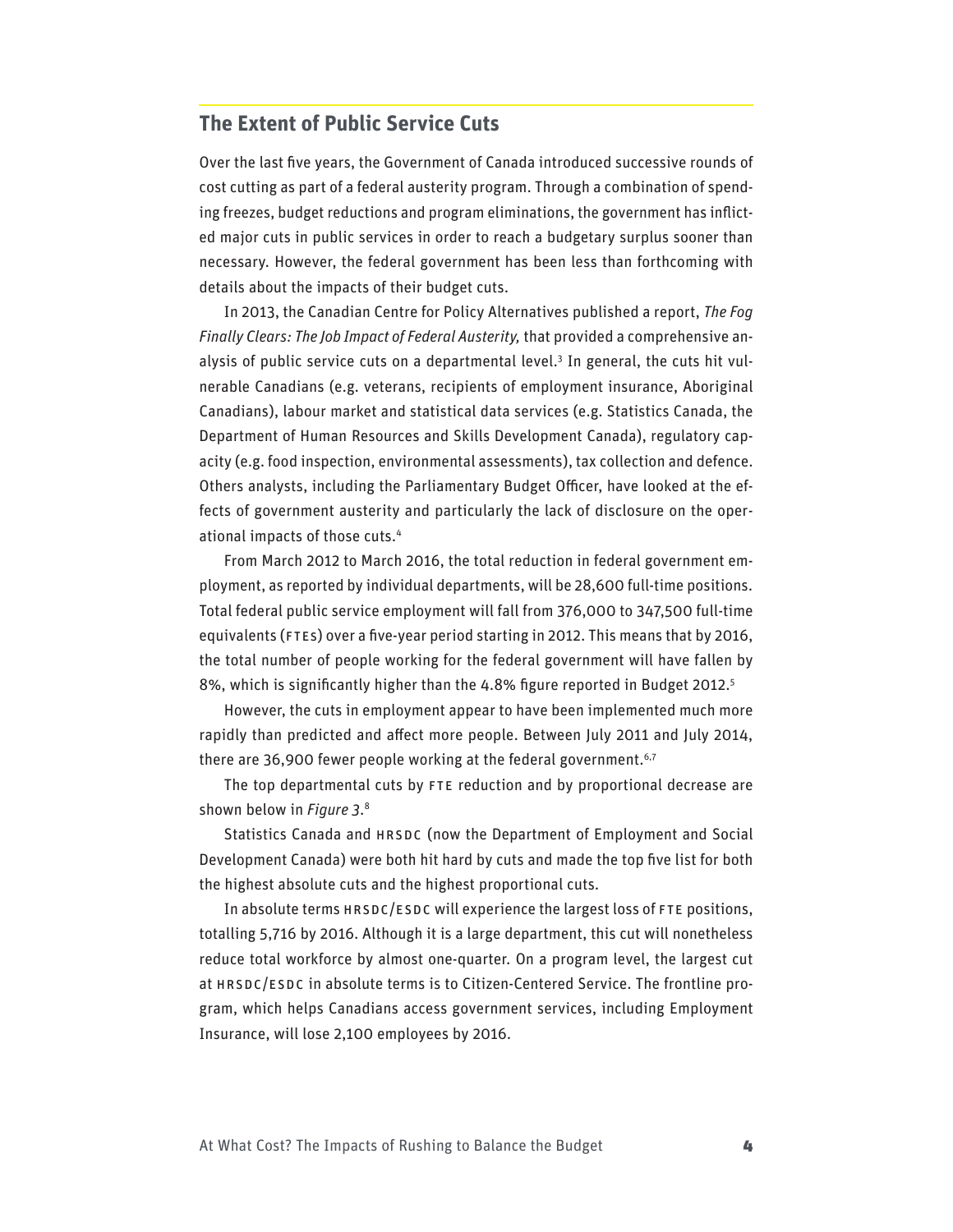

**Figure 2** Federal Government Employment Cuts

**Source** Reports on Plans and Priorities 2011–12, 2013–14 & author's calculations

|  |  | <b>TABLE 1</b> Top 5 Departments by Number of FTE Cuts |  |  |  |  |
|--|--|--------------------------------------------------------|--|--|--|--|
|--|--|--------------------------------------------------------|--|--|--|--|

|                                               | <b>FTES</b><br>3/31/2012 | <b>FTES</b><br>3/31/2016 | <b>Total Change</b><br>$2012 - 16$ | % Change<br>$2012 - 16$ |
|-----------------------------------------------|--------------------------|--------------------------|------------------------------------|-------------------------|
| Human Resources and Skills Development Canada | 23,955                   | 18,239                   | $-5,716$                           | $-24%$                  |
| National Defence                              | 96.991                   | 93.414                   | $-3.577$                           | $-4%$                   |
| Canada Revenue Agency                         | 40,700                   | 38,209                   | $-2.491$                           | $-6%$                   |
| <b>Statistics Canada</b>                      | 6.461                    | 4,231                    | $-2.230$                           | $-35%$                  |
| Correctional Service of Canada                | 20,408                   | 18,200                   | $-2.208$                           | $-11%$                  |

**Source** Reports on Plans and Priorities 2011–12, 2013–14 & author's calculations

Departmental program cuts were almost always not from the so-called back office, represented by the 'Internal Services' program line in departmental Reports on Plans and Priorities (RPPs). In only one of the departments (CRA) facing the highest cuts (in either proportional or absolute terms) is the Internal Services program line the hardest hit program area. In all other departments, contrary to assurances in Budget 2012, the largest cuts come from program lines that deliver services.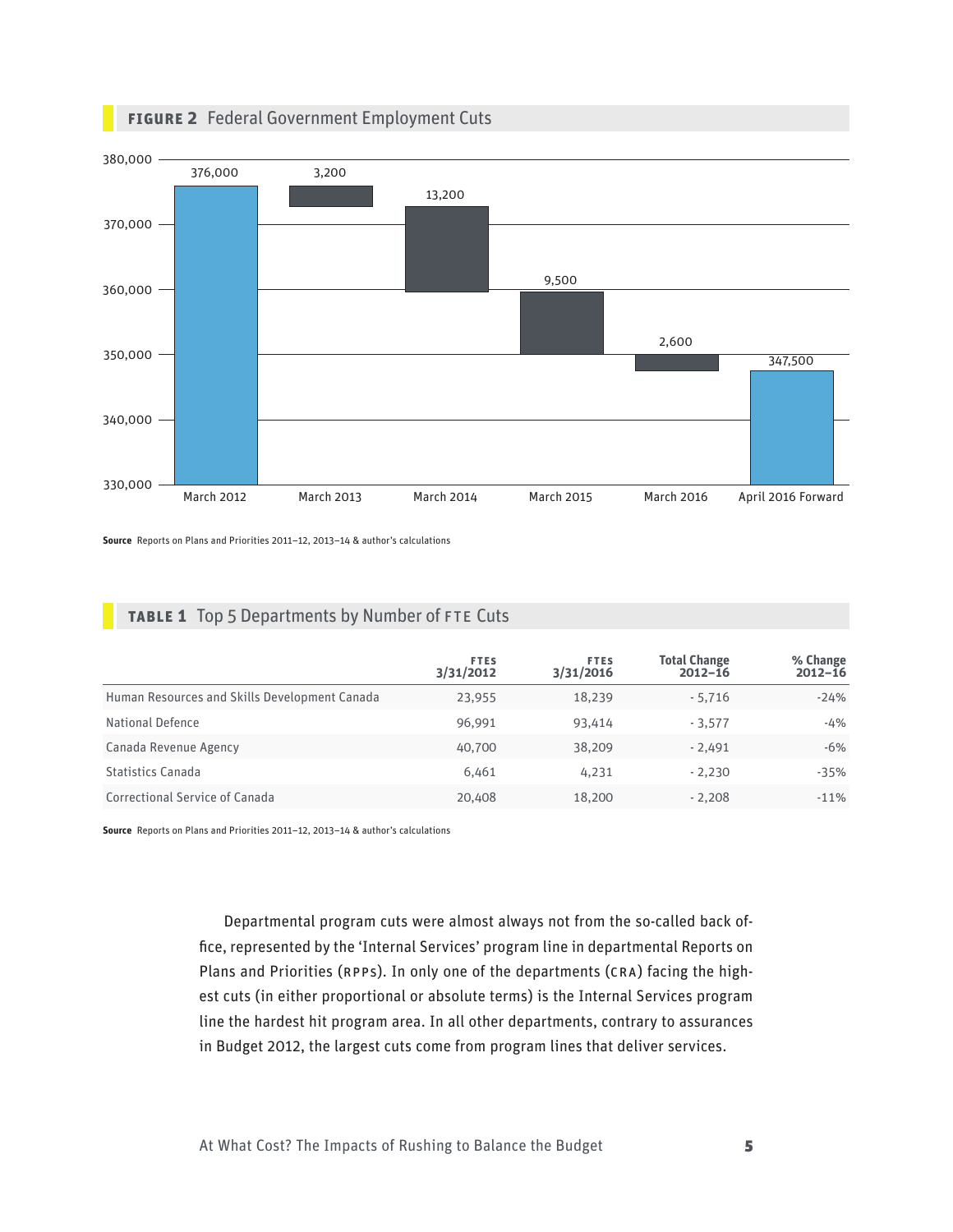#### **TABLE 2** Top 5 Departments by Proportional Cuts<sup>12</sup>

|                                                    | <b>FTES</b><br>3/31/2012 | <b>FTES</b><br>3/31/2016 | <b>Total Change</b><br>$2012 - 16$ | % Change<br>$2012 - 16$ |
|----------------------------------------------------|--------------------------|--------------------------|------------------------------------|-------------------------|
| <b>Statistics Canada</b>                           | 6,461                    | 4,231                    | $-2.230$                           | $-35%$                  |
| Human Resources and Skills Development Canada      | 23,955                   | 18.239                   | $-5.716$                           | $-24%$                  |
| <b>Veterans Affairs</b>                            | 3,665                    | 2.793                    | $-872$                             | $-24%$                  |
| Aboriginal Affairs and Northern Development Canada | 5,353                    | 4,259                    | $-1.094$                           | $-20%$                  |
| <b>Canadian Food Inspection Agency</b>             | 6,914                    | 5.507                    | $-1.407$                           | $-20%$                  |

**Source** Reports on Plans and Priorities 2011–12, 2013–14 & author's calculations

# **Case Study: Cuts to Veterans Affairs**

Veterans Affairs Canada is the department tasked with delivering services to retired members of Canada's Armed Forces and the RCMP. Veterans Affairs Canada was the department hit third hardest by federal staffing cuts.9

From 2011–12 to the current 2014–15 budget year, the Veterans Affairs staff complement has been cut by 24% with an additional 1% cut planned by 2016–17.10 These cuts are permanent and will not be restored after the budget has been balanced.

At a program level, as revealed in the 2013 CCPA analysis, the largest proportional staff cut will be to the program supporting disability, death and financial benefits for veterans, where 32% of the positions will be cut.

The cuts to Veterans Affairs hit the front pages in February 2014 when nine frontline service centres across Canada were closed. The offices were located in Corner Brook, Newfoundland and Labrador, Charlottetown, Prince Edward Island. Sydney, Nova Scotia, Thunder Bay and Windsor, Ontario, Brandon, Manitoba, Saskatoon, Saskatchewan, and Kelowna and Prince George, British Columbia.<sup>11</sup> These centres helped veterans access complicated federal programs specifically for veterans as well as serving a case management role.

The government claimed that these cuts were actually an increase in service levels since veterans would now be able to visit Service Canada locations, which are more numerous. However, veterans groups said these locations were a poor substitute for the specialized services provided by VAC regional offices, and that Service Canada offices cannot be used for one-on-one case management.<sup>12</sup>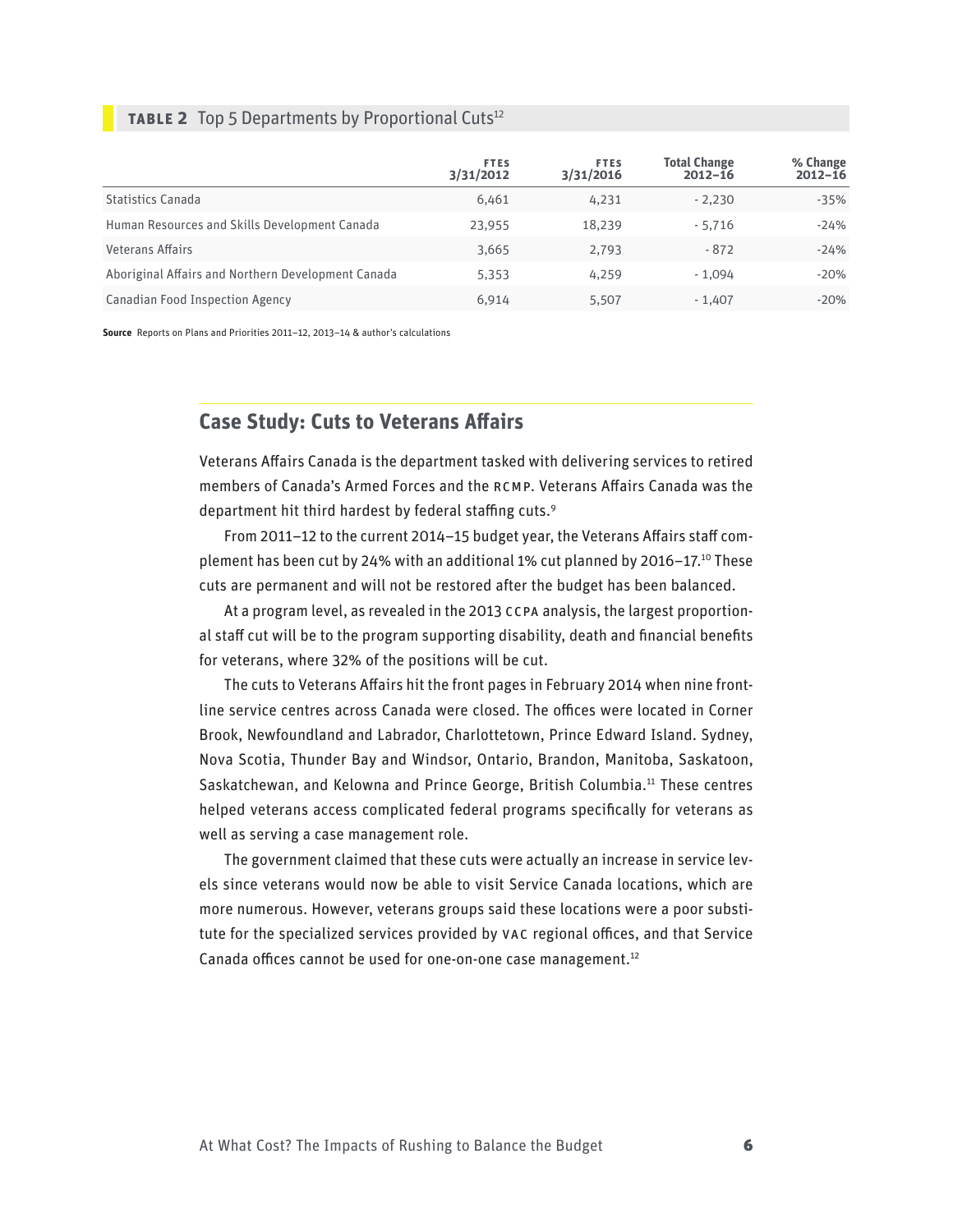# **Case Study: Cuts to ESDC and Citizen-Centred Service**

As noted already, HRSDC/ESDC had the highest number of absolute staff cuts and the second highest proportional staff cuts. Between March 2012 and April 2016, the department will have been cut by 24%, or by 5,716 FTEs.<sup>13</sup>

Given the government's promise in Budget 2012 that cuts would not impact services, it is striking that the branch of ESDC with the largest absolute cut to staffing is the Citizen-Centred Service branch. This program is designed to help Canadians access government programs, and to answer questions from the public about those programs online, over the phone and in person. Citizen-Centred Service is the program responsible for Service Canada operations, the 1-800-O-Canada telephone line, and operating helplines for several programs, including Employment Insurance. Essentially, this is the branch of ESDC that is entirely focused on serving the public.

The staff complement and budget for this frontline program has been cut substantially. The inflation-adjusted budget for Citizen-Centred Service has been cut by 26% (\$159 million) between 2011–12 and 2014–15, with an additional 27% (\$167 million) in cuts expected by 2016–17. This means the program will have been cut in half once all the cuts have occurred. Likewise, the staff complement for Citizen-Centred Service has been cut by 46%, or 2,100 positions.<sup>14</sup>

As a multifaceted program with a number of sub-programs, budget cuts to Citizen-Centred Service could be impacting Canadian services in a variety of ways that are difficult to predict. However, one clear area where service has suffered is the EI helpline service.

Numerous news articles over the last two years have highlighted delays in EI processing and problems with the EI helpline. According to a recent news report by Global News, 30% of callers to the EI helpline in 2012 received a message saying, "Our call volume is high and we are unable to transfer your call." The proportion of sidelined callers had more than tripled from 2006, when it was 8%.<sup>15</sup>

A performance report of EI service delivery lays out the raw numbers. In the 2011–12 budget year there were 14.1 million such "blocked calls" to the EI helpline and 12 million in 2012–13.<sup>16</sup> These are cases where the phone lines were overloaded and individuals calling in were not even added to the queue. In essence, these Canadians called for help with their EI claims and got a busy tone.

In addition, there were 1.2 million abandoned calls where individuals waiting on hold had to hang up before they were connected to agents.<sup>17</sup>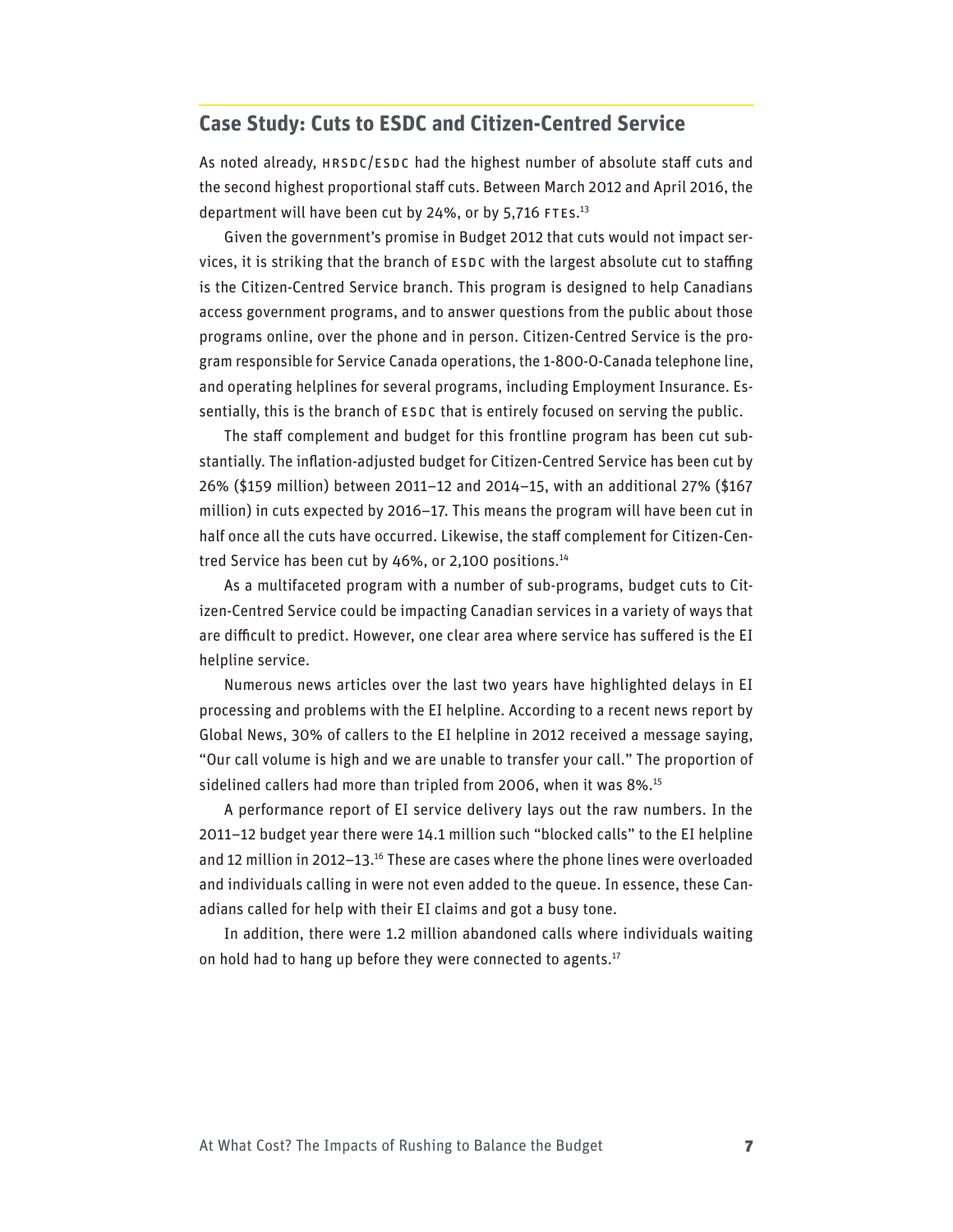# **Case Study: Cuts to Food Inspection**

In April 2012, a *National Post* headline read: "Budget cuts mean 100 fewer food safety inspectors in Canada."<sup>18</sup> It was a bleak story but we now know the situation is much worse.

Proportionally, the Canadian Food Inspection Agency (CFIA) was the fifth-hardest hit government department in recent budget cuts. Between 2012 and 2016, the CFIA will have lost 1,407 full-time staff positions (FTEs), equivalent to 20% of its workforce.19 Adjusted for inflation, the budget of the CFIA will have been cut by 24% between 2011–12 and 2016–17.

The 2013 CCPA analysis determined that the largest staffing cuts at the CFIA, both in absolute terms and proportionally, will come from the animal health and zoonotics program, which helps mitigate the risks to human health from animals, fruit and vegetables. This program studies and monitors *bovine spongiform encephalopathy*, also known as mad cow disease. By 2016, this program will have been cut in half, with a loss of 720 positions.

The CFIA's Food Safety Enhancement Program, which handles inspections of food packaging and production facilities as well food product regulation, has also faced major cuts. Between 2011–12 and 2016–17, this program faces budget cuts of 22% (\$82 million) and staff cuts of 13.5%, or 429 positions.20

After the deadly listeriosis outbreak in 2008, the CFIA budget was increased slightly to strengthen Canada's food security. The cuts imposed since 2011 reverse those increases — and then go further.

### **Conclusion**

Government cost cutting has impacted Canadians in a variety of ways. The cuts profiled in this report have reduced services to veterans, made it harder for Canadians to access programs like Employment Insurance, and weakened food safety in Canada. However, these program reductions represent only a small portion of the government's \$14.5 billion in budget cuts. Many other services that Canadians rely on have likely been impacted.

This analysis, combined with past research, shows that contrary to federal government assurances in 2012 the largest cuts have been to frontline programs and services rather than internal 'back office' positions. It's important to emphasize that these cuts have not been temporary measures to save money during the deficit years, and that they will not be reversed when the budget is balanced. This is the new status quo.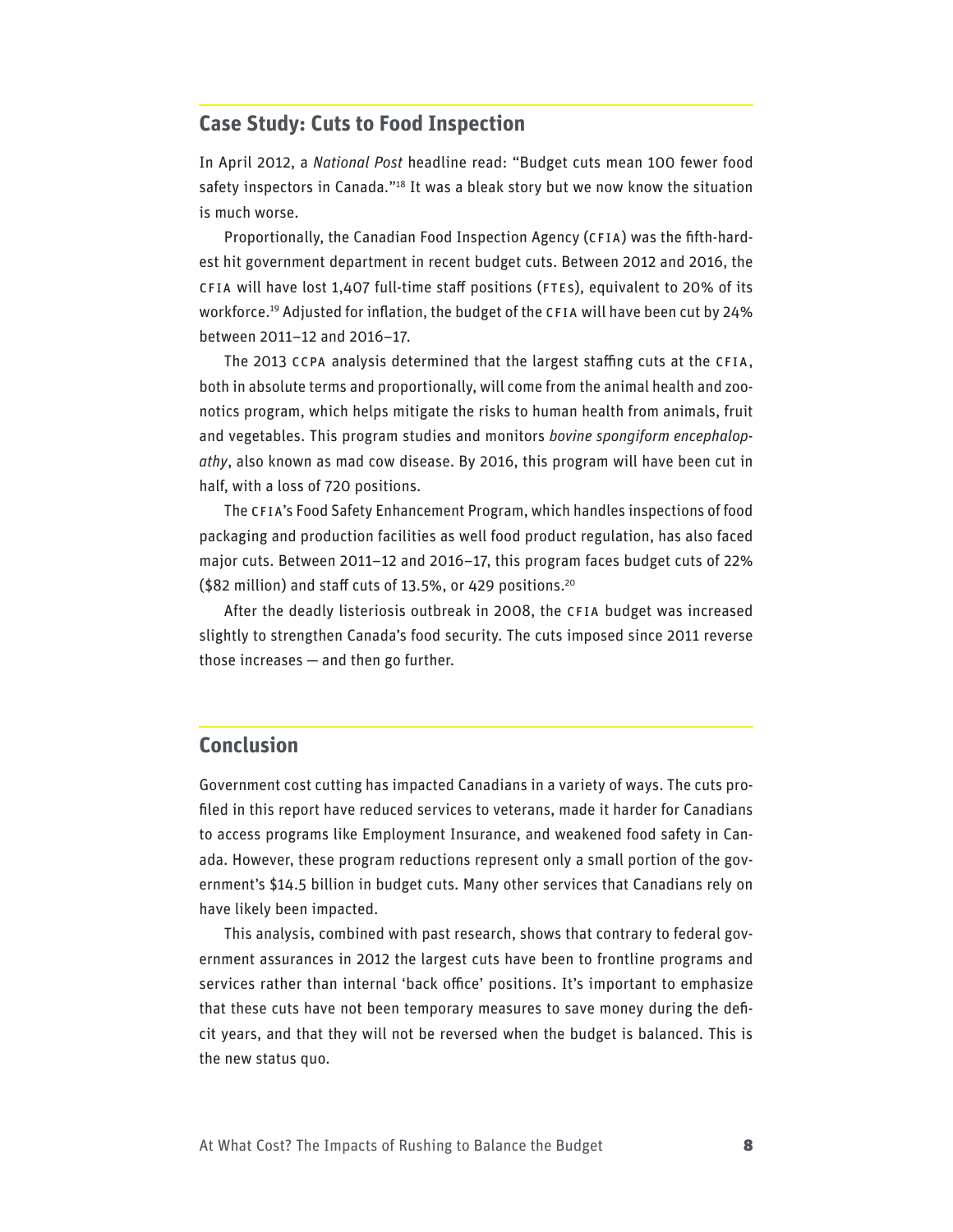If the government does announce a budget surplus in the near future, Canadians need to know that this was achieved by weakening services affecting veterans, the unemployed, statistical data collection and food safety, among other areas. It is almost certain the government will use the surplus to pay for further tax cuts, not to increase service levels. This would be counterproductive considering continued economic uncertainty and weak job numbers, creating an environment where these services are even more important.

#### **Notes**

- **1** Budget 2012, pg 220
- **2** These cuts are detailed in Budget 2014 Table 4.1.2 and are labeled as "Spending Restraint."

**3** MacDonald, David (2013), "The Fog Finally Clears; The Job and Services Impact of Federal Austerity". Canadian Centre for Policy Alternatives. Report released April 2013.

**4** Jason Jacques and Jason Stanton, *Monitoring Implementation of the Government's Expense Plan*, Parliamentary Budget Office, October 3, 2012.

**5** Budget 2012, pg 221

**6** Cansim 281-0023 SEPH Federal Government Public Administration, All employees, July 2011 to July 2014.

**7** The number of employees is a different measure than Full Time Equivalents. It is expected that that the latter will be smaller than the former. For instance, two employees both working half-time are worth one full time equivalent.

**8** It should be noted that due to the creation of the new Shared Services department in 2012–13, which consolidates IT services across all departments, some FTE positions may have transferred between departments. This might overstate the job losses in individual departments slightly, but does not affect aggregate.

#### **9** MacDonald, David (2013), ibid

**10** In 2011–12, the VAC of had a staff complement of 3,665 (FTEs).Three years later, in, the count is 2,793 — a decline of 872 or 24% of the department's staff. Further cuts to 2,755 are planned between now and 2016– 17. In inflation adjusted terms the department's spending has decreased by about \$110 Million, proportionately much less than the staff cuts. The department explains that some of its costs have grown because of the cost of new program enrollments and because the department's transfers are automatically indexed to inflation. Source: Based on 2014–15 VAC Departmental Report on Plans and Priorities, and data from 'The Fog Finally Clears'.

**11** Public Service Alliance of Canada (2013) "Veterans Affairs office closures — Questions and Answers" http://psacunion.ca/veterans-affairs-office-closures-questions-and-answers-0

**12** Ibid.

**13** See endnote 3.

**14** The budget for Citizen-Centred Services was cut from \$599 million, inflation adjusted, in 2010–11 to \$440 million in 2014–15, a reduction of \$159 million or 26% of its budget. According to the Department Report on Plans and Priorities, the budget is expected to further decrease to \$273 million by 2016–17. Staff cuts source: The Fog Finally Clears.